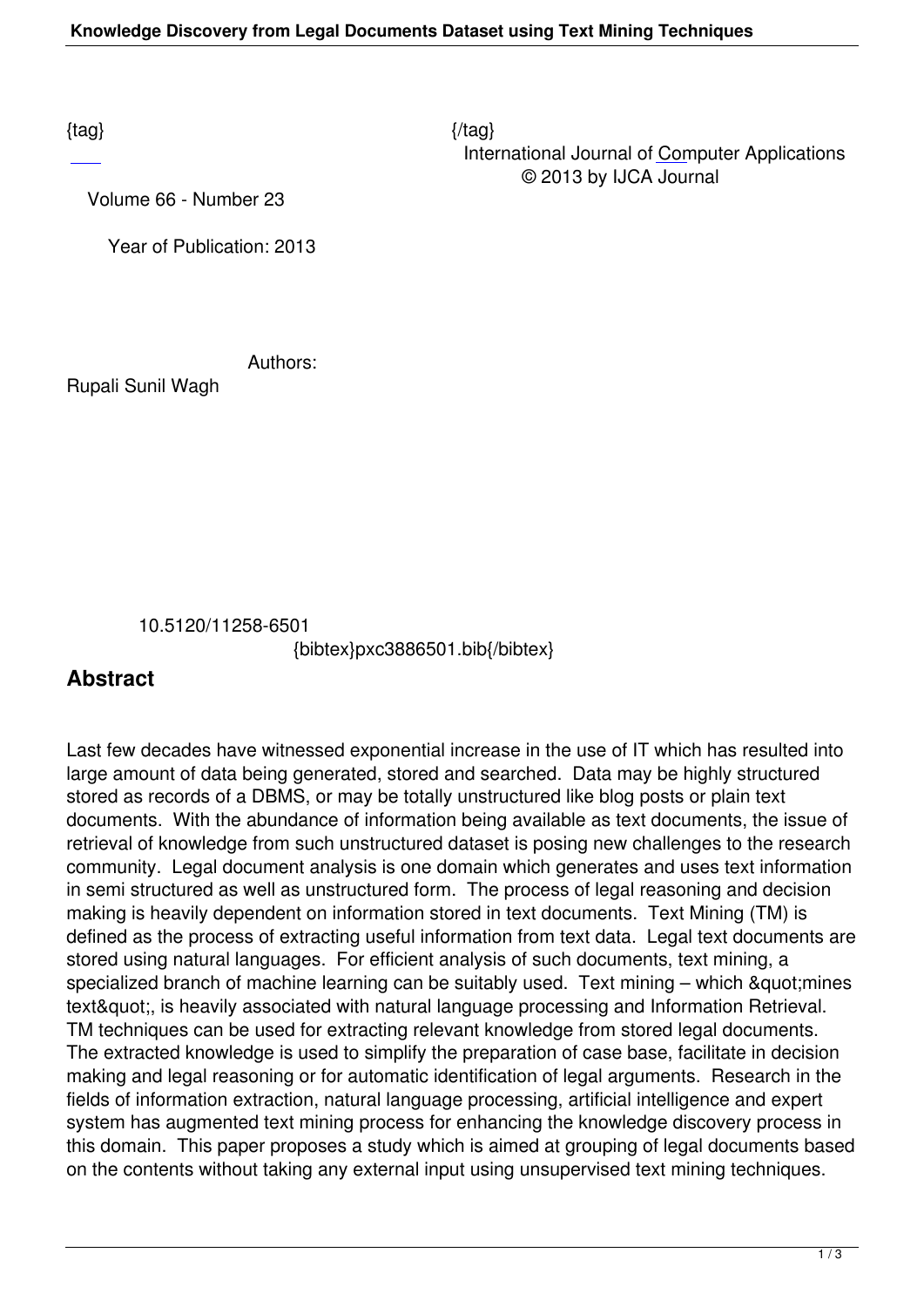## **ences**

 - Kong Yanqing and Guoliang Shi Guoliang, Advances in Theories and Applications of Text Mining. The 1st International Conference on Information Science and Engineering (ICISE2009)

K. A Vidhya and Aghila G, " Text Mining Process, Techniques and Tools : an Overview", International Journal of Information Technology and Knowledge Management,July-December 2010, Volume 2, No. 2, pp. 613-622

Merkl Dieter and Schweighofer Erich & quot; En Route to Data Mining in Legal Text Corpora: Clustering, Neural Computation, and International Treaties", 0-8186-8147-0/97 IEEE 1997

 - Cheng Tin Tin, Leonard Cua Jeffrey, Davies Tan Mark, Gerard Yao Kenneth and EditaRoxas Rachel. Information Extraction from Legal Documents, 2009 Eighth International Symposium on Natural Language Processing, 2009 IEEE

 - Joshi Sachindra, Deshpande, Prasad M and Hampp Thomas. Improving the Efficiency of Legal E-Discovery. 2011 Annual SRII Global Conference, DOI 10. 1109/SRII. 2011. 97

Ismael Hasan, Javier Parapar, Roi Blanco. Segmentation of legislative documents using a domain-specific lexicon. 19th International Conference on Database and Expert Systems Application, DOI 10. 1109/DEXA. 2008. 45

Palmirani Monica and BrighiRaffaella. Metadata for the Legal Domain. Proceedings of the 14th International Workshop on Database and Expert Systems Applications  $(DEXA\':03)$ 

Dozier Christopher and Jackson Peter, & quot: Mining text for expert witnesses",2005 IEEE

Roitblat Herbert L., Kershaw Anne and Oot Patrick. " Document Categorization in Legal Electronic Discovery: Computer Classification vs. Manual Review",JOURNAL OF THE AMERICAN SOCIETY FOR INFORMATION SCIENCE AND TECHNOLOGY, 61(1):1–11, 2010

 - S´anchez D. , Mart´?n-Bautista M. J. , Blanco I. , C. Justicia de la Torre. Text Knowledge Mining: An Alternative to Text Data Mining. 2008 IEEE International Conference on Data Mining Workshops

John Atkinson-Abutridy, Chris Mellish, and Stuart Aitken, &quot: Combining Information Extraction With Genetic Algorithm for Text Mining", IEEE INTELLIGENT SYSTEMS

Li Yaxiong, Zhang Jiangiang, Dan Hu. Text Clustering Based on Domain Ontology and Latent Semantic Analysis. 2010 International Conference on Asian Language Processing, DOI 10. 1109/IALP. 2010. 55

MircoSperetta and Susan Gauch. Using Text Mining to Enrich the Vocabulary of Domain Ontologies. 2008 IEEE/WIC/ACM International Conference on Web Intelligence and Intelligent Agent Technology, DOI 10. 1109/WIIAT. 2008. 288

> **Index Terms Computer Science Information Sciences**

## **Refer**